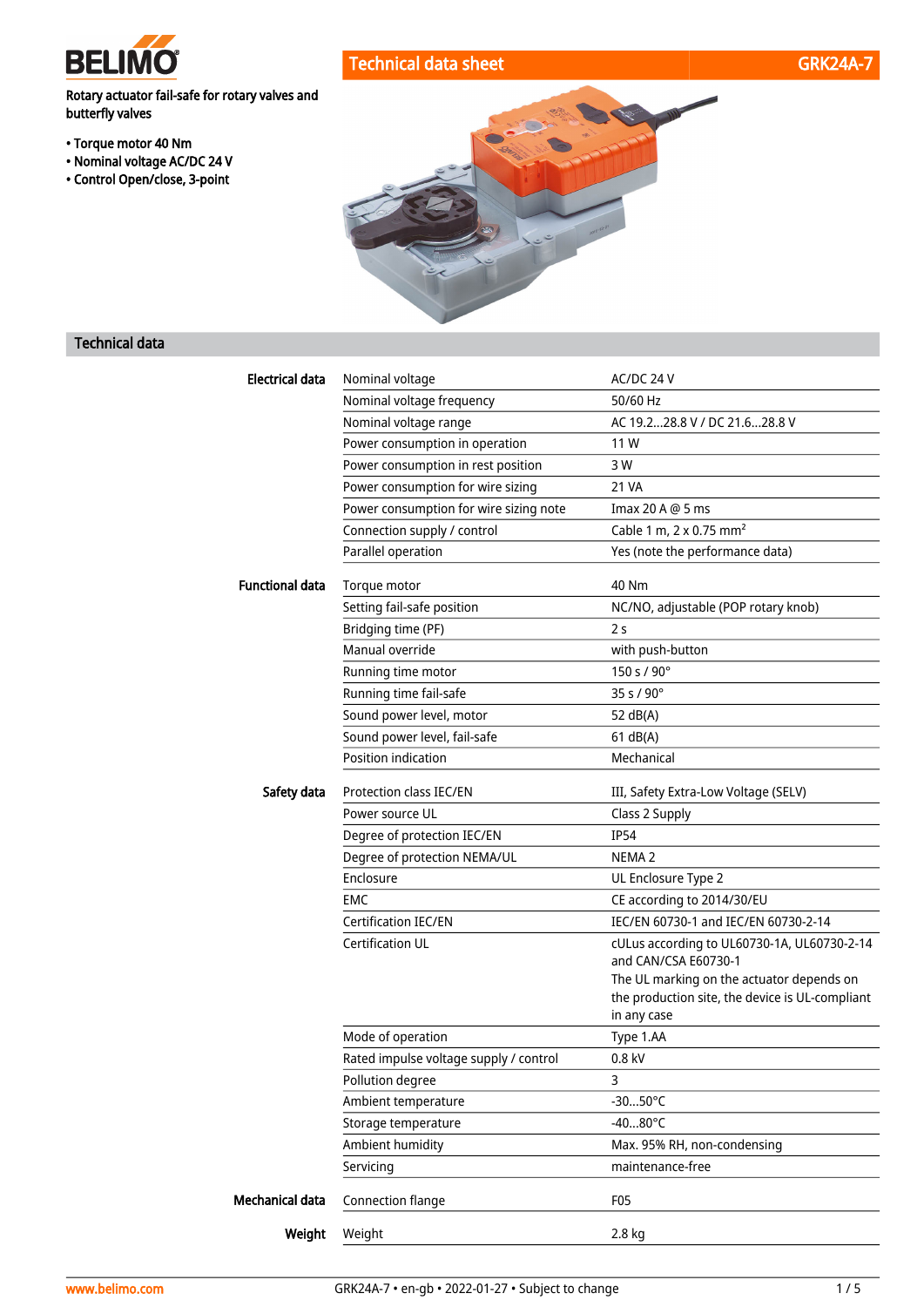

**Terms** Abbreviations **Abbreviations POP** = Power off position / fail-safe position CPO = Controlled power off / controlled failsafe

PF = Power fail delay time / bridging time

Safety notes



- This device has been designed for use in stationary heating, ventilation and air-conditioning systems and must not be used outside the specified field of application, especially in aircraft or in any other airborne means of transport.
- Outdoor application: only possible in case that no (sea) water, snow, ice, insolation or aggressive gases interfere directly with the device and that it is ensured that the ambient conditions remain within the thresholds according to the data sheet at any time.
- Only authorised specialists may carry out installation. All applicable legal or institutional installation regulations must be complied during installation.
- The device may only be opened at the manufacturer's site. It does not contain any parts that can be replaced or repaired by the user.
- Cables must not be removed from the device.
- The device contains electrical and electronic components and must not be disposed of as household refuse. All locally valid regulations and requirements must be observed.

#### Product features

| Mode of operation            | The actuator moves the valve to the desired operating position at the same time as the<br>integrated capacitors are loaded. Interrupting the supply voltage causes the valve to be moved<br>to the selected fail-safe position by means of stored electrical energy.                                                                                                                      |
|------------------------------|-------------------------------------------------------------------------------------------------------------------------------------------------------------------------------------------------------------------------------------------------------------------------------------------------------------------------------------------------------------------------------------------|
| Pre-charging time (start up) | The capacitor actuators require a pre-charging time. This time is used for charging the<br>capacitors up to a usable voltage level. This ensures that, in the event of a power failure, the<br>actuator can move at any time from its current position into the preset fail-safe position. The<br>duration of the pre-charging time depends mainly on how long the power was interrupted. |



Typical pre-charging time

[d] = Electricity interruption in days [s] = Pre-charging time in seconds

Delivery condition (capacitors)

Setting fail-safe position (POP)

The actuator is completely discharged after delivery from the factory, which is why the actuator requires approximately 20 s pre-charging time before initial commissioning in order to bring the capacitors up to the required voltage level.

The rotary knob fail-safe position can be used to adjust the desired fail-safe position. In the event of a power failure, the actuator drives to the selected fail-safe position, taking into account the bridging time (PF) of 2 s set at the factory.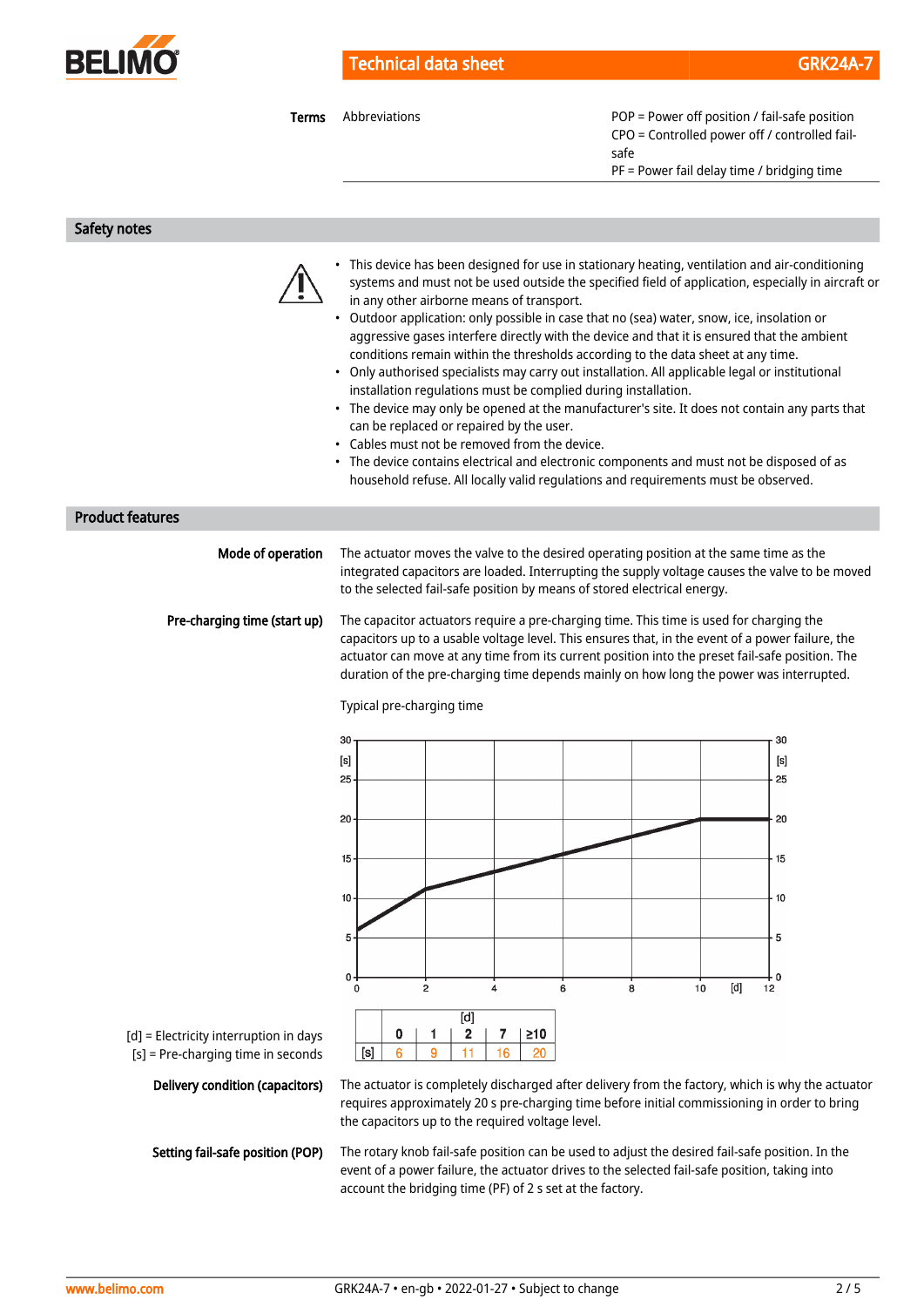

Technical data sheet GRK24A-7

| Simple direct mounting             | Simple direct mounting on the rotary valve or butterfly valve with mounting flange. The<br>mounting orientation in relation to the fitting can be selected in 90° steps. |
|------------------------------------|--------------------------------------------------------------------------------------------------------------------------------------------------------------------------|
| Manual override                    | Manual control with push-button possible - temporary. The gear is disengaged and the actuator<br>decoupled for as long as the button is pressed.                         |
| Adjustable angle of rotation       | Adjustable angle of rotation with mechanical end stops.                                                                                                                  |
| <b>High functional reliability</b> | The actuator is overload protected, requires no limit switches and automatically stops when the<br>end stop is reached.                                                  |

### Accessories

| <b>Electrical accessories</b> | <b>Description</b>                           | <b>Type</b>      |
|-------------------------------|----------------------------------------------|------------------|
|                               | Auxiliary switch 1 x SPDT add-on             | S <sub>1</sub> A |
|                               | Auxiliary switch 2 x SPDT add-on             | S <sub>2</sub> A |
|                               | Feedback potentiometer 140 $\Omega$ add-on   | P140A            |
|                               | Feedback potentiometer 200 $\Omega$ add-on   | <b>P200A</b>     |
|                               | Feedback potentiometer 500 $\Omega$ add-on   | <b>P500A</b>     |
|                               | Feedback potentiometer 1 k $\Omega$ add-on   | P1000A           |
|                               | Feedback potentiometer 2.8 k $\Omega$ add-on | P2800A           |
|                               | Feedback potentiometer 5 k $\Omega$ add-on   | <b>P5000A</b>    |
|                               | Feedback potentiometer 10 kΩ add-on          | P10000A          |

### Electrical installation



#### Supply from isolating transformer.

Parallel connection of other actuators possible. Observe the performance data.

Direction of rotation switch is covered. Factory setting: Direction of rotation Y2.

## Wiring diagrams



#### Cable colours:  $1 = **black**$  $2 = red$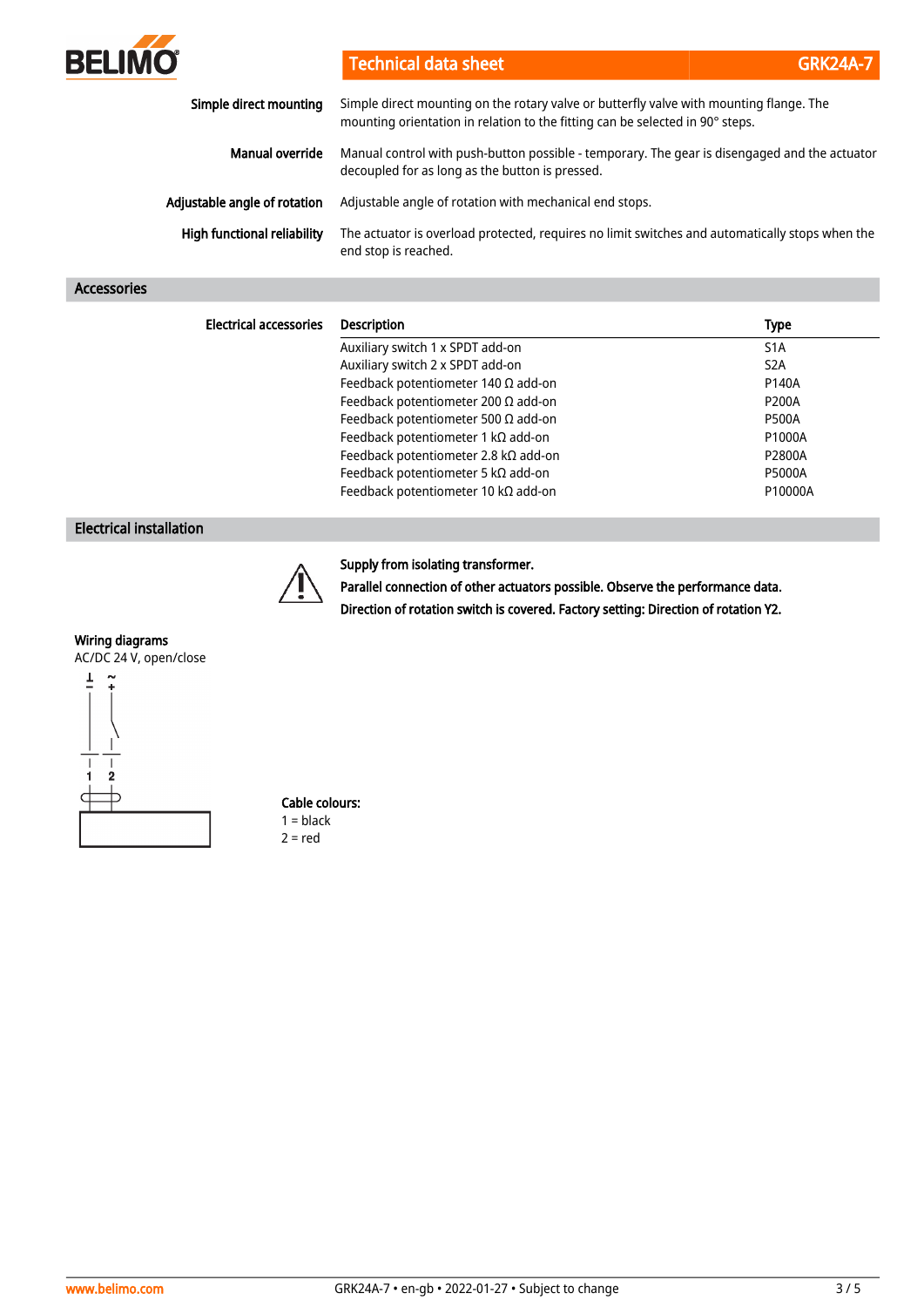

# Operating controls and indicators



### 2 Cover, POP button

**B** POP button

Scale for manual adjustment 4

(no function) 6

**7** Gear disengagement button

| Press button: | Gear disengages, motor stops, manual override possible |
|---------------|--------------------------------------------------------|
|               | Release button: Gear engages, standard mode            |

### LED displays

| ' green $\bm{\Theta}$ | Meaning / function                                 |
|-----------------------|----------------------------------------------------|
| On                    | Operation OK                                       |
| Flashing              | POP function active                                |
| Off                   | - Not in operation<br>- Pre-charging time SuperCap |
|                       | - Fault SuperCap                                   |

Setting emergency setting position (POP)